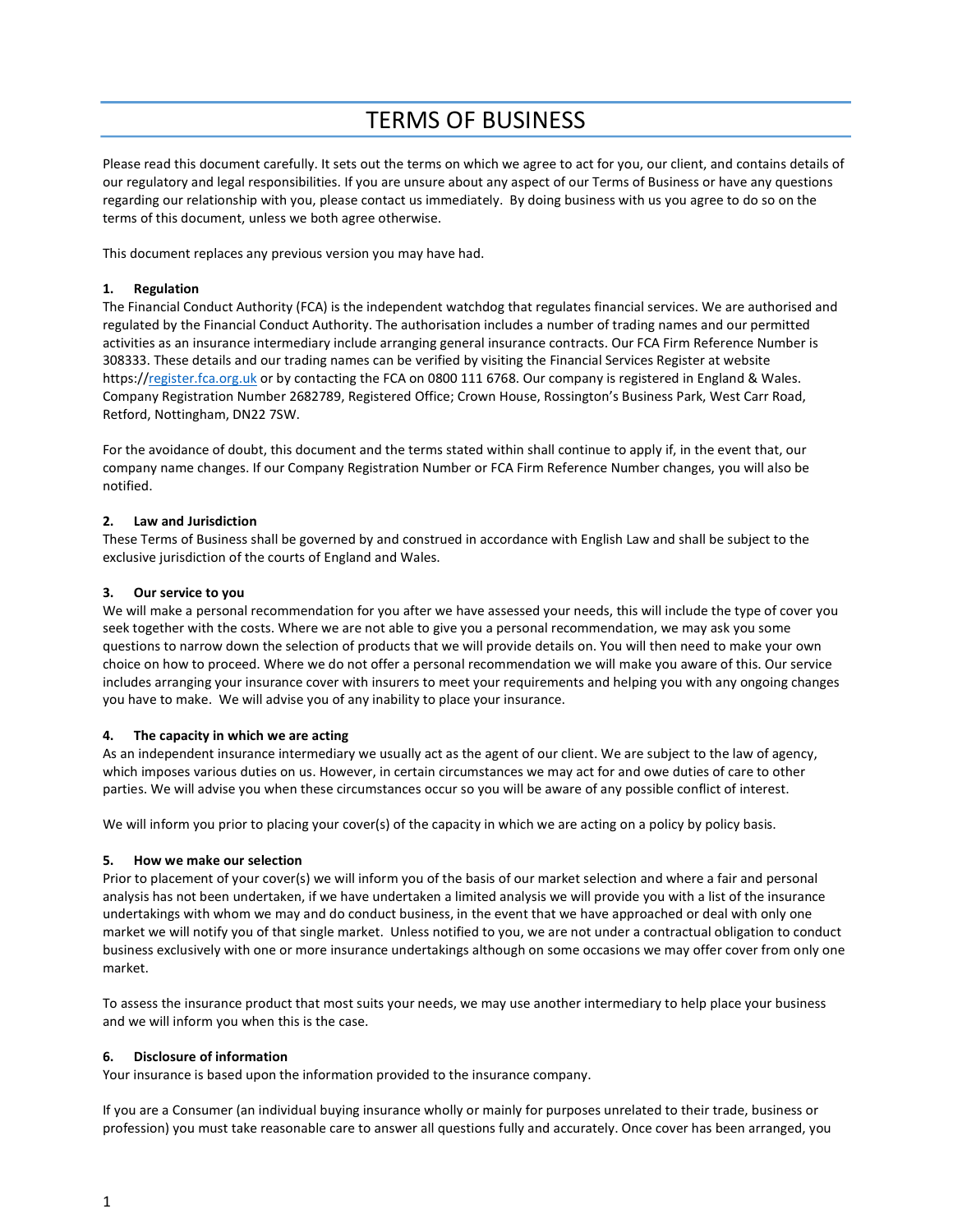must immediately notify us of any changes to the information that has been provided to your insurers. Failure to provide accurate and up to date information may invalidate your insurance cover and mean that a claim may not be paid.

If you are not a Consumer (an individual buying insurance wholly or mainly for purposes unrelated to their trade, business or profession) you must present the risk (i.e. the subject matter of the proposed insurance) fairly. This means that you must disclose to insurers, before the setting up or renewal of your insurance policy is concluded, anything that might influence the judgement of an insurer in fixing the premium, setting the terms or determining whether they would take the risk. If you are uncertain whether anything is material, you should disclose it.

In order to identify what must be disclosed, you are obliged to carry out a reasonable search before presenting the risk to insurers. This includes (but is not limited to) consulting with all senior managers. A senior manager is anyone who plays a significant role in the making of decisions about how your activities are to be managed or organised, regardless of whether or not that individual is a member of your board or is formally in a management role. You must also consult with anyone who has particular knowledge about the risk to be insured.

If you deliberately or recklessly (i.e. without care) fail to comply with your obligations to present the risk fairly, insurers may avoid the policy. This means they can retain all premiums and treat the policy as if it never existed and refuse to make any claims payments. You could also be obliged to repay any claims payments that had already been made. If you fail to present the risk fairly, but your failure was neither deliberate nor reckless, insurers' response will depend upon what would have happened if you had complied with your obligations:

- a. if insurers would not have provided the policy, they may treat the policy as if it never existed, refuse to make any claims payments and demand the return of any claims payments already made. However, insurers would have to return any premium payments already made;
- b. if insurers would have provided the policy but on different terms, the policy will remain in force but will be treated as if those different terms applied from the start of the policy. This could result in a claim not being met in part or in full;
- c. if insurers would have provided the policy but charged a higher premium, insurers may reduce any payment in proportion to the difference between the premium charged and the premium that would have been charged if you had fairly presented the risk. This could result in a significant reduction to the amount of any payment under the policy.

All statements and facts disclosed on proposal forms, statements of fact, claim forms and other documents should be full, true and accurate and must be given after undertaking a reasonable search, including consulting with your senior management. Where forms are completed on your behalf you must check them for accuracy and completeness before signing them. You must always read the declaration and make sure you understand it before you sign.

# 7. Cancellation

Customers acting outside their trade, business or profession are regarded as Consumers and usually have the legal right to cancel a policy within 14 days of receiving the full policy terms and conditions, although this timescale may vary depending on the type of policy purchased and this will be clarified in your policy document. The right to cancel also depends upon a claim not having occurred and the performance of the policy not being complete.

Note that this right does not usually apply to policies of less than one month in duration, such as short term travel insurance and you should presume as such unless informed in writing by us to the contrary.

You must contact the office from where you purchased your cover within the 14-day period where the Right to Cancel applies. The insurers may return a proportion of the premium to us, less any reasonable cost incurred in providing the cover. We reserve the right to make a charge including administration charges in relation to the time policy coverage was in place and to make reasonable charges for additional administration incurred. These charges will be notified to you prior to them being levied.

In the case of cancellation after the 'Right to Cancel' period for Consumers or for commercial customers where a 'Right to Cancel' period does not usually apply (refer to your policy document for clarity) please note the following:

- Your contract may include a cancellation clause, please note: a number of insurers will only incept cover on a 'minimum and deposit' premium basis and some polices may be non-refundable in the event of cancellation.
- Where this does not apply, insurers may only return a proportionate return of the premium and you may be charged an admin fee to cancel. Our commission and or fees will not be returnable. Please refer to your policy documents for more details or contact your Account Executive.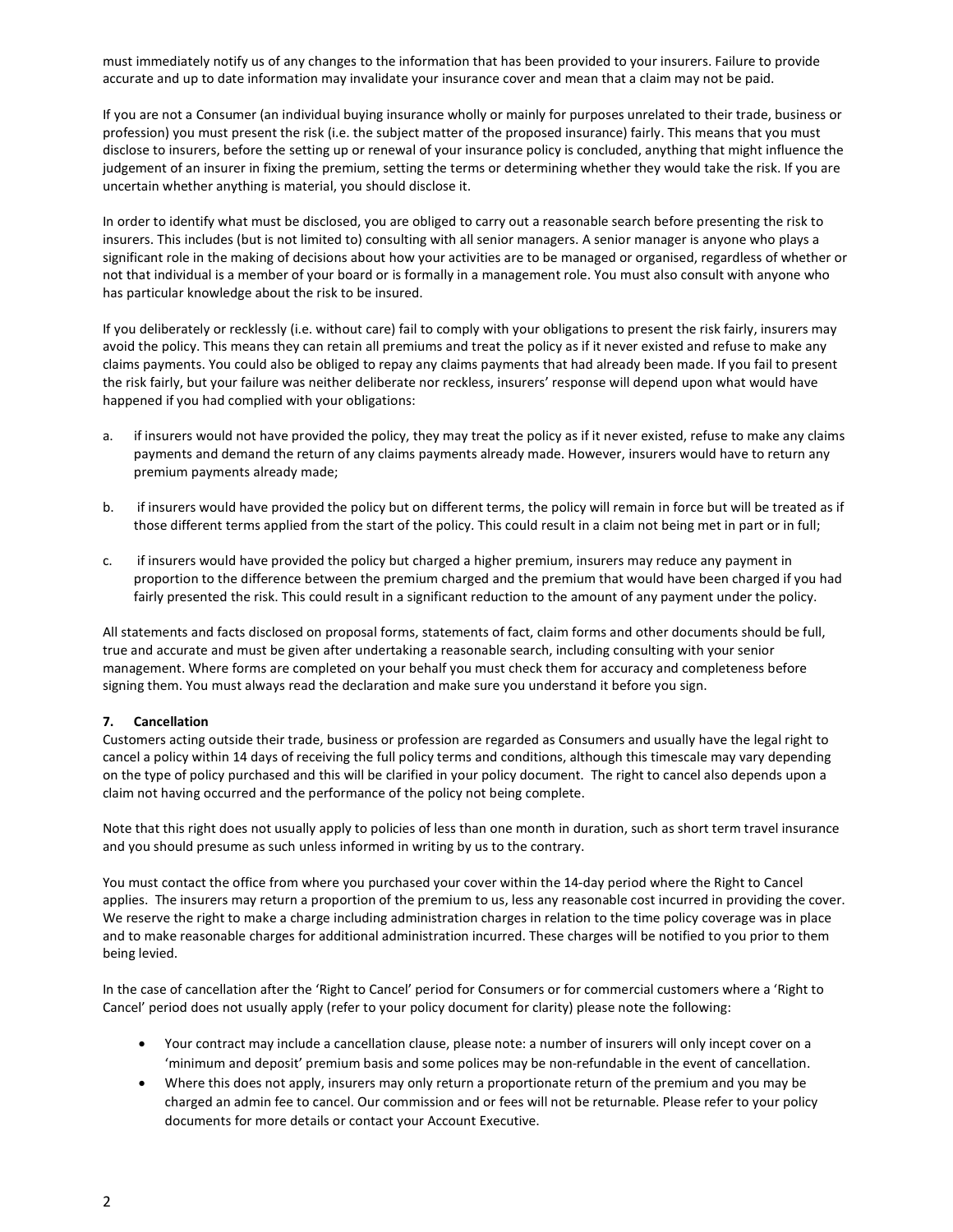In the event that you fail to pay your premium by the due date, the insurance may be cancelled forthwith, or by insurers giving notice of cancellation.

If you pay by instalments, there is the possibility that the amount paid prior to the cancellation date may not cover the overall amount due up to the date of cancellation. In that situation you will remain liable to pay the difference between those amounts.

If you wish to cancel your policy(ies) please contact the office from where you purchased the cover.

### 8. Remuneration

We receive remuneration in connection with your policy(ies) which may include a commission payment from your Insurer/Product or Service Provider and is calculated as a percentage of the total annual premium (excluding Insurance Premium Tax). The remuneration received may also include, but is not limited to, remuneration from the Insurer/Product or Service Provider based on our overall account with that firm meeting certain criteria at either a Group or individual business level.

An explanation of our remuneration arrangements specific to you and your policy(ies) will be disclosed to you and stated in your quotation, new business and renewal documentation.

Unless we otherwise agree (for example, if we agree a Fee in Lieu of Commission) we will charge fees on the following basis dependent upon the total overall premium level due to ourselves. Fees charged are non-refundable.

Consumer Customers, with a total premium per policy of less than £2,000 –

New Business £50, Renewal £50, Mid Term Amendments £30, Cancellation Nil

Commercial Customers, with a total premium per policy of less than £10,000 –

New Business £50, Renewal £50, Mid Term Amendments £30, Cancellation Nil

We do not charge on policies that in our sole opinion are ancillary to the main policies arranged by us.

Occasionally, and due to the nature and complexity of the work we undertake on certain types of insurance, we may need to charge you a fee in excess of this scale. Where we propose to do this, we will disclose both the amount and the reason why clearly, before you become liable to pay it. Our fees are non-refundable if you cancel your policy.

Any fee charged will not cover any work we do in relation to insurance policies which have not yet incepted or which we are not yet responsible for administering.

Other companies may be involved in placing your insurance(s) and where such companies are involved they may charge a fee for their services.

Our commission and our fees are earned for the policy period and we will be entitled to retain all commission and all fees in respect of the full policy period in relation to policies placed by us, even if the contract is terminated for any reason and even if you choose to appoint another intermediary in our place during the currency of your policy.

You are entitled at any time to request information regarding any commission which we may have received as a result of placing your insurance business. Please contact us for more information.

## 9. Fees in Lieu of commission

If you are a Commercial Customer we may, with your agreement, decide that rather than receive a commission from your insurer(s) we will charge you a fee (called a "Fee in Lieu" or "FIL") for our services. Where this happens, we will provide you with an FIL Agreement that clearly notes which insurance policy(ies) are within scope of that agreement. The FIL Agreement will also explain clearly the services we will provide to you in return for that FIL. The scope of services in the FIL Agreement will (where duplicated) take precedence over the description of services provided elsewhere in this document. We will make the Insurers aware that the policies are covered by the FIL Agreement so as to avoid inadvertently receiving commissions. However, if we receive any commission payment from an Insurer that relates directly to the insurances within the scope of the FIL Agreement we will either pass them on to you (if you have already paid us your FIL for the period) or use them to pay any unpaid FIL. If you decide to cancel your insurance before expiry of the policy(ies) covered by the FIL agreement, or if the Insurer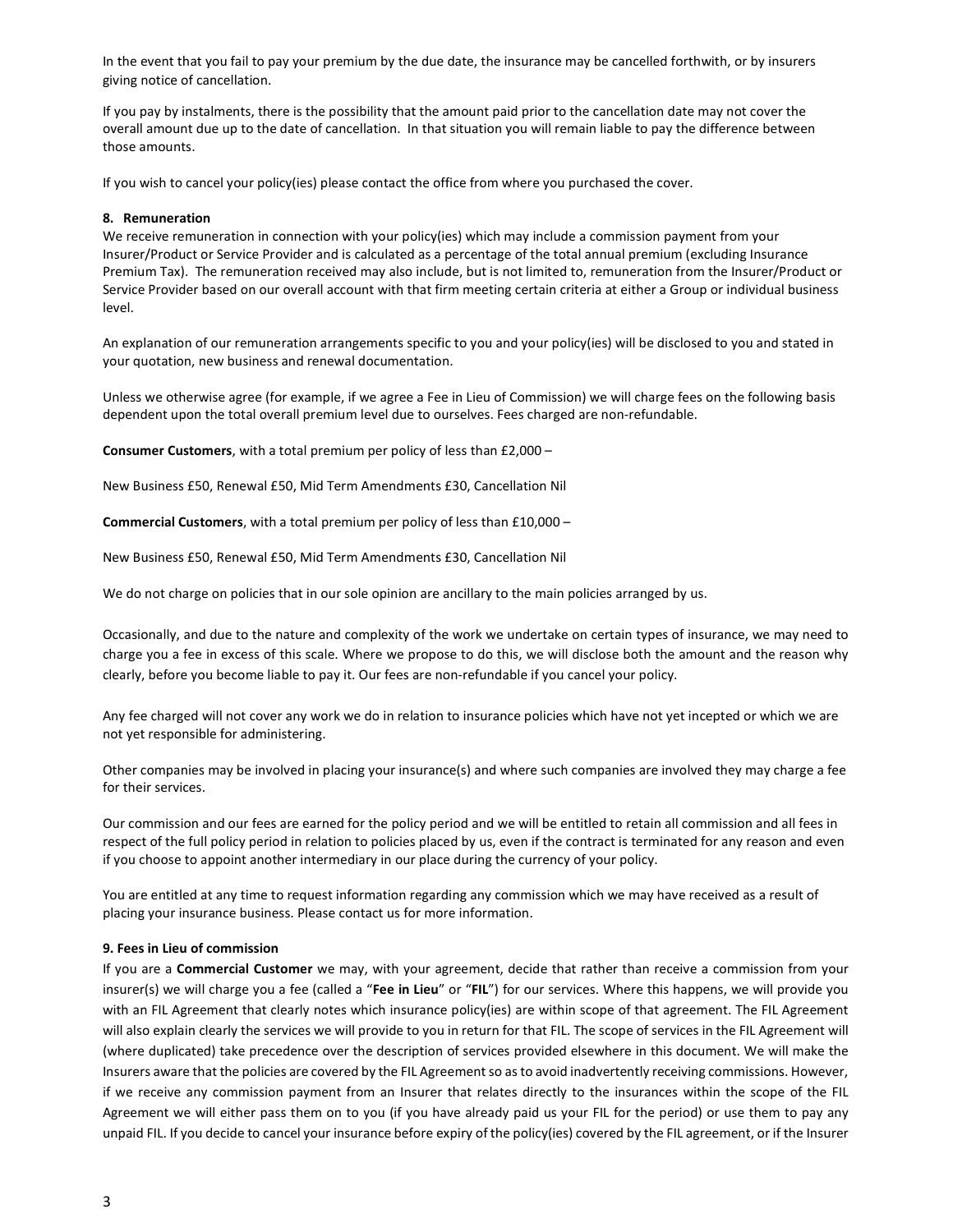terminates cover, or you transfer your insurance to another intermediary or insurer mid-term, then you will not receive a refund of any part of a FIL. We will not usually agree a FIL for Consumers.

## 10. Client money (general)

The FCA rules are designed to protect you in the event that an insurance intermediary fails or is unable to transfer:

- any premium money it has received from you to the insurer; or
- any claims or return premium monies that it has received from the insurer to you.

We are governed by strict rules pertaining to client money, set down by the FCA. Where we hold monies in a client bank account we may earn interest on monies held, which will be retained by us.

## 11. Client money (non-statutory trust)

We hold client money subject to a non-statutory trust. This means we are entitled to and may use client money held on behalf of one client to pay another client's premium before the premium is received from that other client, and to pay claims and premium refunds to another client before we receive payment from the insurer. However, we are not entitled to use client money to pay commissions before we receive the relevant premium from that client. We will take commission earned from insurance companies in connection with your insurances, from our Trust account, only after we have received your premium (or received it from a third party finance provider on your behalf). This may occur before the premium is paid to the insurance companies based on the Terms of Business we have agreed with those companies.

We keep client money separate from our own money. We maintain a separate client money bank account with an approved bank (as defined under FCA rules). We may also hold separately permitted designated investments with a value at least equivalent to the money that would otherwise have been paid into a client bank account. If we do this, we will be responsible for any shortfall in our client money resource which is attributable to falls in the market value of a segregated investment.

Any interest earned on any investment returns on any segregated designated investment will be retained by us for our own use.

We may act as agents for the insurer for the collection of premiums and payment of claims and refunds of premiums. This means that premiums are treated as being received by the insurer when received in our bank account and that any claims money or premium refund is treated as received by you when it is actually paid over to you. Any interest earned on client money held by us will be retained for our own use. There are occasions where such transactions are restricted (for example, to receiving premiums only) and we will tell you if this is the case.

We will not be liable to you for any loss resulting from the failure of any bank holding client money to meet its obligations as a result of insolvency or similar default.

## 12. Payment to third parties

We may transfer client money to another person, such as another broker or settlement agent, for the purpose of effecting a transaction on your behalf through that person. We do however still remain responsible to you in respect of your money.

This may include brokers and settlement agents outside of the UK. The legal and regulatory regime applying to a broker or settlement agent outside the UK may be different from that of the UK and in the event of a failure of the broker or settlement agent, this money may be treated in a different manner from that which would apply if the money were held by a broker or settlement agent in the UK. You may notify us if you do not wish your money to be passed to a person in a particular jurisdiction.

## 13. Security of insurers

We will endeavour to check the financial security of all insurers by using industry rating agencies information where available however we cannot guarantee the future solvency of any insurer we place business with.

## 14. Documentation

Policy documentation will be issued to you in a timely manner and as soon as reasonably possible.

You must comply with the terms and conditions of your insurance policy, especially any terms described as warranties and or conditions precedent to liability. Failure to do so could result in your policy being cancelled and/or in a claim or claims not being paid. Your insurance policy may create ongoing duties for you which you must continue to carry out. For example, a duty to disclose any change in circumstance that the insurers may regard as material to the ongoing insurance arrangements and for commercial customers, your obligation to notify vehicle changes in accordance with the requirements of the Motor Insurance Database. If you do not, insurers may cancel your policy or refuse to deal with any claim or claims and in respect of the Motor Insurance Database you may be liable to prosecution. Documentation including your policy and certificate (if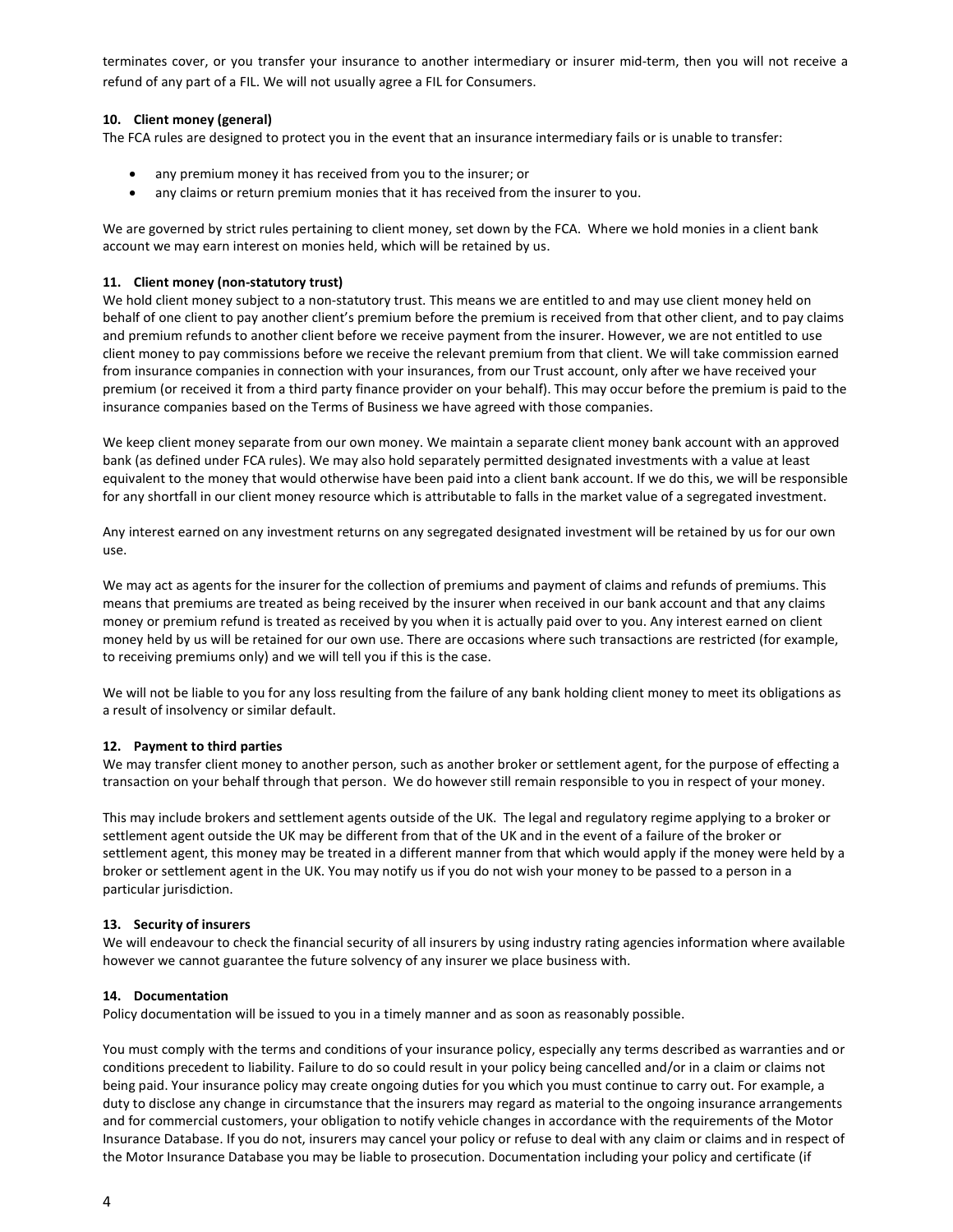applicable) will be issued to you after receipt from insurers. In the event of delay, at your request, we could provide you with a specimen or standard policy.

Employers are strongly advised to keep, as far as is possible, a complete record of their employers' liability insurance. This is because some diseases can appear decades after exposure to their cause and former or current employees may decide to make a claim against their employer for the period they were exposed to the cause of their illness.

When a policy is issued, you are strongly advised to read it carefully, as it is that document, the schedule and any certificate of insurance that is the basis of the insurance contract you have purchased. If you are in doubt over any of the policy terms and conditions, please seek our advice promptly.

## 15. Terms of Payment

You must pay the amount due in cleared funds in accordance with the payment dates specified on our invoice. Failure to make payments on time may lead to insurers not effecting or cancelling your policy.

We may at our discretion deduct any sum that you owe to us from any amounts which we may receive on your behalf including but not limited to claims monies or premium refunds.

If your premium is reduced during the term of insurance (for example, following a reduction in cover or the cancellation of a policy) then we will deal with that refund in one of three ways;

- a. Where the premium refunded is less than £10, we will retain that refund in full;
- b. Where the premium refunded is more than £10, we will refund you the premium, but net of any commission that the Insurer would otherwise ask us to pay back to them. This is because the majority of our costs are incurred at new business or renewal; and
- c. Where you are a Consumer and have exercised your 14 day cancellation right in clause 7, we will pass on the entirety of any insurer refund to you, but will still charge you an administration fee in recognition of the work undertaken. You can still cancel your insurance after the expiry of your 14 day cancellation right in clause 7, but if you do, refunds will be determined in accordance with the other provisions of this clause.

## 16. Instalments

Providing that you meet the finance provider's criteria you may usually choose to pay by instalments. We primarily use Close Brothers Limited and Premium Credit Limited as finance providers for our customers. If we deal with other providers we will disclose this to you.

If you use a finance company such as Close Brothers or Premium Credit, then this is an independent loan. If, for example, you decide to cancel a policy or your insurer becomes insolvent, you will still be required to make the agreed repayments. [If you do not continue to pay your instalments your insurance may be cancelled.] A document will be provided for you by the finance provider outlining the terms of the finance agreement and it is important you read this.

Please note instalment facilities are not available for all the cover types we arrange and/or services offered.

## 17. Taxation

Insurance premiums attract Insurance Premium Tax at the prevailing rate. Engineering inspections and some other services attract VAT at the prevailing rate. Some fees may not have a taxation element at all. If you are VAT registered then the VAT element may be recoverable by you. Insurance Premium Tax is not recoverable.

## 18. Your Instructions

We will use reasonable endeavours to act in accordance with your reasonable instructions. If we are not substantially able to achieve what you want us to achieve or if it is not possible to achieve what you want, then we will tell you.

You may instruct us by e-mail, by telephone or during face-to-face meetings, however, any changes requested are only confirmed if we have acknowledged them in writing. We reserve the right to refuse instructions but, if we do, we will inform you. Communications using the Internet are not completely secure and may spread harmful viruses. If you would prefer us not to use e-mails you must inform us.

Please note that office hours are Monday to Friday, 9.00am to 5.00pm. The office is not open for business on statutory ('Bank') holidays. There may be a delay in responding to instructions if they are received outside of office hours.

We do not ordinarily issue receipts or acknowledgements unless specifically requested by you in writing.

#### 19. Claims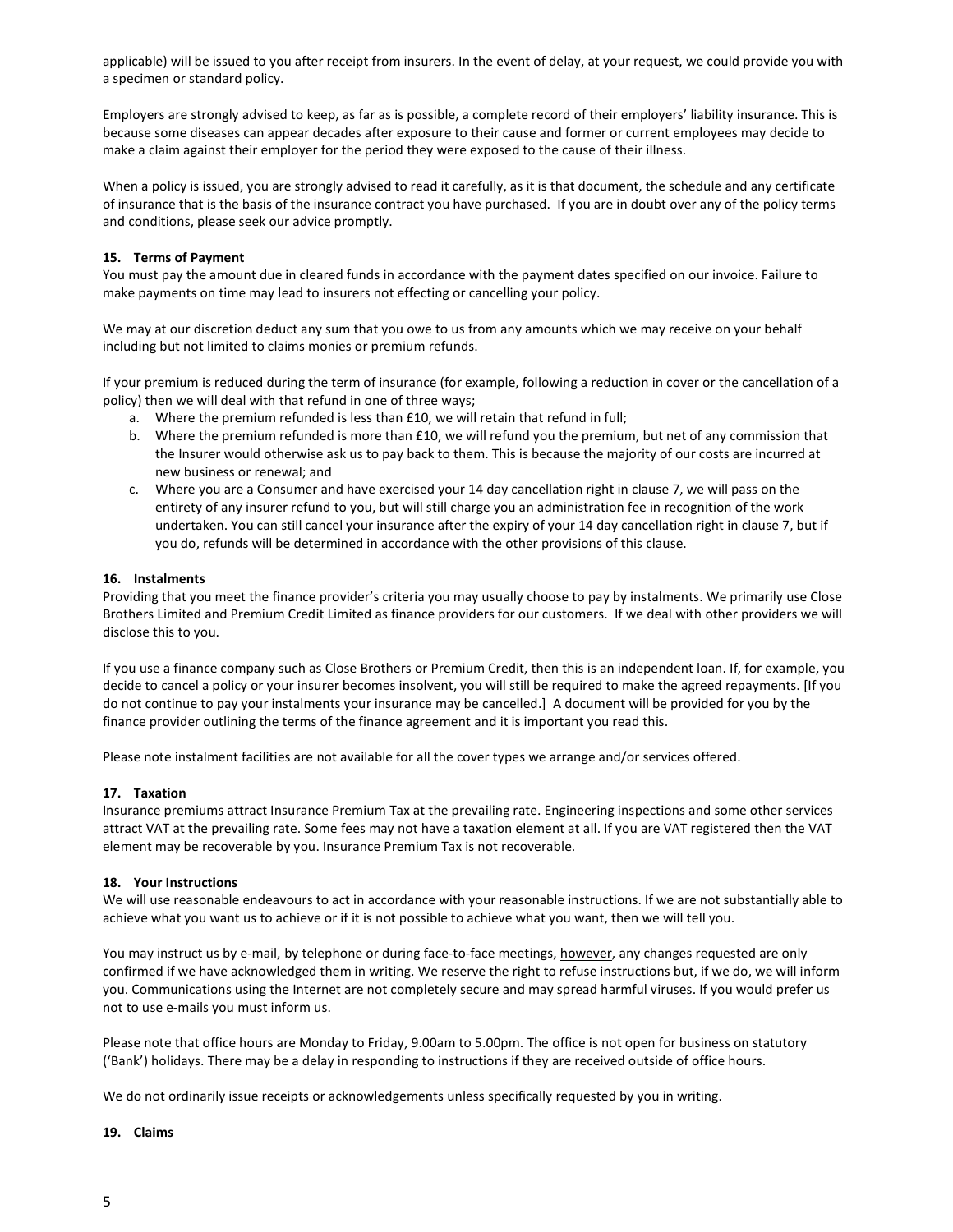In the event of an incident which could give rise to a claim you must tell the insurer as soon as possible. If you do not, an insurer may refuse to deal with your claim or reduce the amount that you receive from them. Please note that your policy may also be subject to claims notification conditions and/or warranties and failure to comply with these may invalidate your cover therefore in the event of an incident that may give rise to a claim please also refer to your policy wording. We will provide you with assistance in submitting any claim unless we agree otherwise. We will help you to obtain settlement from insurers unless we agree otherwise. In the event that an insurer becomes insolvent or delays making settlement we do not accept liability for any unpaid amounts. All incidents must be notified whether you believe you are liable or not.

We may charge you a fee for this service where we are acting as your agent in relation to claims, which will be discussed with you. In some situations, in relation to claims handling we may be acting as agent of the insurer, this will be drawn to your attention if this is the case.

# 20. Renewal of your policy

We will endeavour to provide you renewal terms within a reasonable period or notify you that renewal is not being invited. Attached to the renewal terms will be a statement of any changes to the terms of the policy, and changes to any information required under EU directives, it will also contain a statement of price and information about cancellation. If we do not receive your instructions prior to the renewal date, we reserve the right to renew your policy and if you pay by instalments to continue to accept payment unless you notify us that you wish to cancel your policy, however we are not obligated to renew on your behalf. If we have assumed that renewal is required, where your instructions were not received, you may be liable to make payment to us/Insurers.

## 21. Complaints

We take all complaints seriously. If you are dissatisfied with the level of service you have received from your insurer please follow the complaints procedure laid out in your policy document. If your complaint is regarding ourselves, please contact us in person or by telephone, email or in writing using the contact information stated on the documentation accompanying this Terms of Business or email **complaints@pib-insurance.com**.

We will promptly acknowledge your complaint in writing.

If following our investigation and response to you, you are not satisfied with the outcome or we do not complete our investigation within 8 weeks, you may be eligible to contact the Financial Ombudsman Services (FOS). Details of this will be provided to you in our response. A copy of our complaints procedures is available on request.

# 22. The Financial Services and Compensation Scheme (FSCS)

We are covered by the FSCS. You may be entitled to compensation from the scheme if we cannot meet our obligations. This depends on the type of business and the circumstances of the claim. Insurance advising and arranging is covered for 90% of the claim amount with no upper limit. For compulsory classes of insurance, insurance advising and arranging is covered for 100% of the claim without any upper limit. Further information about compensation scheme arrangements is available from the FSCS and can be found on their website www.fscs.org.uk. The FSCS does not apply to the following types of insurance: aircraft, ships, goods in transit, aircraft liability, liability of ships and credit.

23. Limitation of Liability – Your attention is specifically drawn to this clause which limits or excludes our liability to you If you are categorised by the FCA as a 'consumer' (broadly an individual acting for purposes outside your trade, business or profession) our liability for losses suffered by you as a direct consequence of any negligent performance of our services shall be limited in all circumstances to £20,000,000 per claim. If you are not categorised as a 'consumer' our total liability shall be limited to £5,000,000.

In respect of any other claim arising out of our performance or non-performance of the services hereunder our liability shall be limited to the amount of commission and fees which we have received for arranging your insurance cover during the 12 months prior to such claim arising.

If you feel that the above limits are not sufficient for you or your business we will be happy to discuss a higher limit of liability. If agreed, this will be set down in writing and form part of these Terms of Business. Please be aware that there may be an additional charge or other terms if we agree to amend this clause, these will be discussed with you prior to any amendment taking place.

## 24. Data Protection

We are registered with The Information Commissioners Office in the UK and we undertake to comply with the most current Data Protection Act and regulations in all our dealings with your personal data. Your personal information will be kept secure.

Our Data Protection Officer's contact details are: Data Protection Officer, PIB Group Limited, 1 Minster Court, Mincing Lane, London, EC3R 7AA. Email: dpo@pib-insurance.com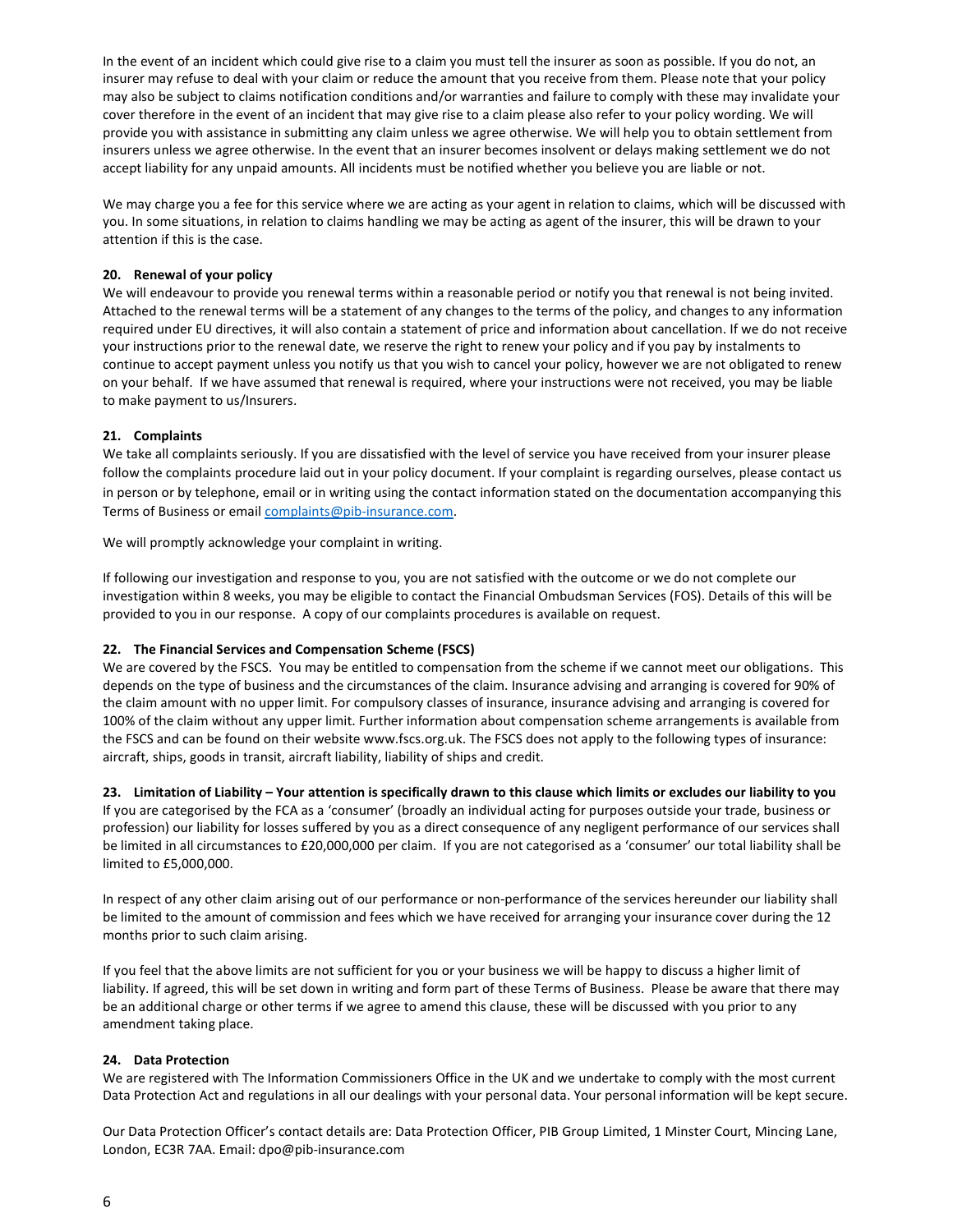We collect your personal data for use by PIB Group Limited and subsidiary companies. We use this personal data for the provision of information or to fulfil the requirements of a contractual or service relationship which may exist between you and our organisation. In addition, special categories of personal data such as data about your health and criminal convictions may be processed on a public interest basis if this is necessary for insurance purposes.

If you provide personal data to us relating to any person other than yourself, you must ensure that they understand how their personal data will be used and that you are authorised to disclose it to us, and to consent to its use on their behalf.

Your data may be passed on to other insurance service providers and claim management companies to fulfil the contract or service. More information on how the Insurance market works is available from the London Insurance Market Core Uses Information Notice available on-line here:

https://www.pibgroup.co.uk/core-uses

We may share your information with credit agencies and other companies for use in credit decisions, for fraud prevention and to pursue debtors. Specifically, if you ask us to arrange finance for your payment of premium, the companies we ask may perform a credit check. This may happen at inception and each renewal of the policy.

If you ask us to obtain insurance on your behalf outside of the European Union, you accept that personal data associated with that policy will be covered only by local data protection law and will not be covered by European or UK data protection regulations.

We may use your personal data for other similar purposes, including marketing and communications, but that will only occur if we have your consent or another legal justification for doing so. You have a right at any time to stop us from contacting you for marketing purposes.

Please be aware that telephone calls may be monitored and/or recorded.

You have the right to request access to any of your personal data we may hold. If any of that information is incorrect, you can request that we correct it. If we are not using your information correctly, you can request that we stop using it or that we delete it completely.

If you would like to make a request to see what personal data of yours we hold, you may make a request to our Data Protection Officer using the details above.

Where we have asked for your consent to use your personal data, you have the right to withdraw that consent at any time. If you withdraw your consent, we will stop using your personal data where legally possible. Any processing undertaken before your withdrawal remains valid and lawful.

# 25. Third Party Rights

Nothing in these Terms of Business will give any person any right to enforce any term which that person would not have had but for the Contracts (Rights of Third Parties) Act 1999.

# 26. Money Laundering/Proceeds of Crime

We are obliged to report to the National Crime Agency any suspicion of money laundering or terrorist financing activity and we are prohibited from disclosing any such report.

Claims payments will be made in favour of you, the insured.

## 27. The Criminal Finances Act 2017

We are committed to a zero tolerance towards tax evasion, bribery, fraud, corruption, money laundering, terrorist financing and other financial crimes.

The new corporate offence of 'failure to prevent the facilitation of tax evasion' was introduced by the Criminal Finances Act 2017 (CFA). In accordance with the new legislation, our processes include reasonable procedures to prevent the facilitation of tax evasion as well as other financial crimes.

The CFA puts responsibility on firms to comply with this legislation, and we expect all commercial customers to comply with the requirements of the CFA.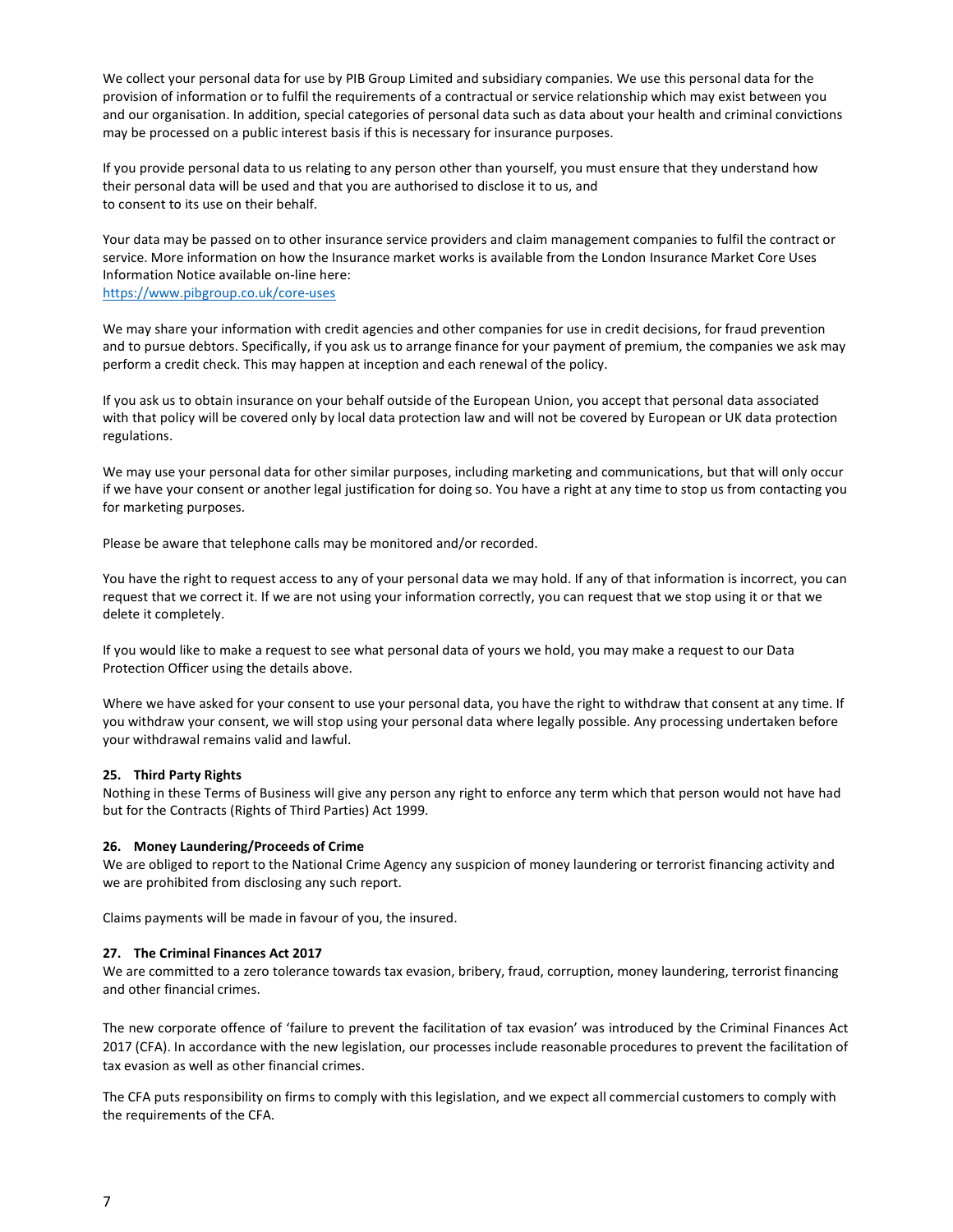### 28. Sanctions and/or embargoes

If sanctions and/or embargoes are imposed by Governments, and/or banks elect not to handle insurance transaction monies in respect of various countries or persons in such countries, this may restrict the provision of insurance cover, services that can be provided or the movement of monies under such cover.

In performing our duties, following from the above, we may have to:

- i. advise you that our bank(s) have elected not to handle monies relating to your transaction which will prevent the provision of cover and related services;
- ii. suspend any movement of funds until a relevant governmental body confirms that no sanctions/embargoes have been breached and/or a licence can be issued by the relevant authority; and
- iii. advise you that some insurers may seek to cancel cover if they believe there has been a sanctions/embargo breach.

We will use reasonable endeavours to warn you should we become aware that an issue may impact upon the insurance we place on your behalf or restrict the payment of any premiums or claims.

## 29. Liability for Directors, Officers or Employees

You acknowledge and agree not to make any claim personally against any employee, director or officer arising out of the work and services provided under these Terms of Business. This clause does not in any way limit or affect our liability to you as set out above.

#### 30. Setting sums insured, policy estimates and indemnity values

The setting of and advising us or your insurers of the sums insured and/or indemnity values and/or policy estimates is always your responsibility as insurers will rely on this information when deciding the policy terms and premiums to apply. If you are underinsured or have mis-stated policy estimates insurers may refuse to pay a claim in full or in part.

#### 31. Other Services

We endeavour to give professional insurance advice. However, our advice and our service to you under these Terms of Business do not take into account Health and Safety Consultancy, or employment law considerations.

We can provide you with access to specialist staff in Health and Safety Consultancy, or employment law advice, at your request. In this event, specialist staff will work for you in accordance with a separate and more specific Terms of Business Agreement.

Insurance Broking staff can take instructions from you on Insurance Broking Services only. You must instruct Health and Safety Consultancy or employment law specialists directly. Insurance advice may differ from or conflict with other advice which you may receive. In this event, you need to let us know in order that we can help you deal with any such conflict or difference.

## 32. Committal to terms

This agreement shall become effective between both parties when cover is affected and supersedes all previous agreements whether oral or written. This agreement shall be subject to English law with the exclusive jurisdiction of the English courts. Please contact us immediately for questions on these terms.

## 33. Termination of this agreement

You may cancel these Terms of Business with us at any time. If you do so, we will continue to be entitled to receive any fees or commissions payable. We reserve the right to resign as your broker. If policies are to be cancelled, due notice will be given in accordance with the terms of the insurance policies. We will continue to fulfil any outstanding regulatory responsibilities to you following termination of these Terms of Business.

#### 34. General

Each of our rights or remedies is without prejudice to any other right or remedy we may have whether under a contract or not.

All customers are responsible for their compliance with applicable laws. Should we suffer financial loss as a consequence of a customer's failure to adhere to applicable laws we may pursue damages to the extent of the loss.